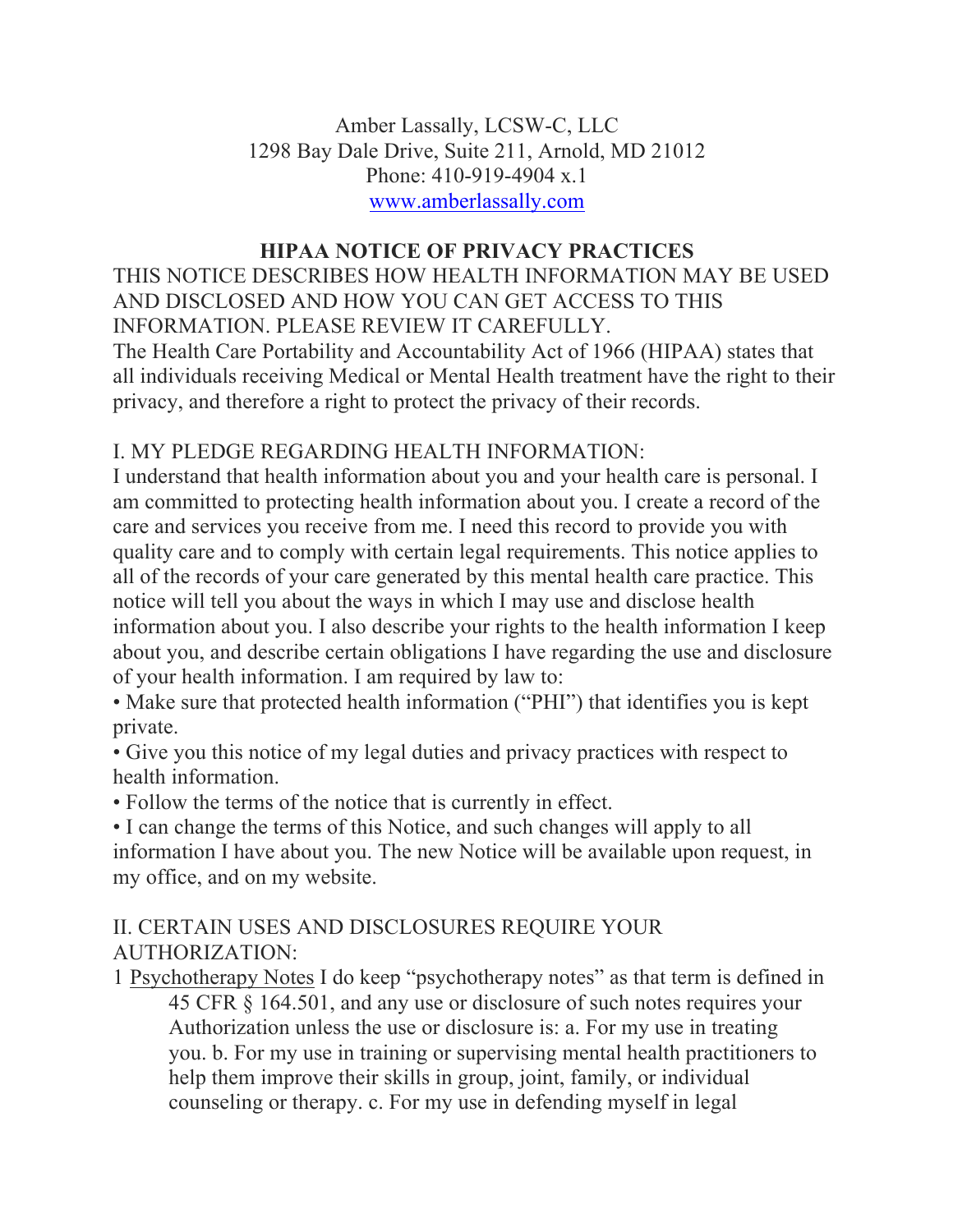proceedings instituted by you. d. For use by the Secretary of Health and Human Services to investigate my compliance with HIPAA. e. Required by law and the use or disclosure is limited to the requirements of such law. f. Required by law for certain health oversight activities pertaining to the originator of the psychotherapy notes. g. Required by a coroner who is performing duties authorized by law. h. Required to help avert a serious threat to the health and safety of others.

- 2 Release of Information Form When you as the client or your legal guardian signs a Release of Information Form giving me permission to forward clinical information to an outside agency (such as your doctor, lawyer, school, etc), I may share your PHI with them as is necessary for your care.
- 3 Superbill If you plan to request financial reimbursement from your insurance company I will provide you with a Superbill to submit to them. This includes PHI which you will be disclosing to your insurance company upon your submission of the form.

III. CERTAIN USES AND DISCLOSURES DO NOT REQUIRE YOUR AUTHORIZATION.

Subject to certain limitations in the law, I can use and disclose your PHI without your Authorization for the following reasons:

- 1 For public health activities, including reporting suspected child, elder, or dependent adult abuse, or preventing or reducing a serious threat to anyone's health or safety. By law I am required to report this information.
- 2 For judicial and administrative proceedings, including responding to a court or administrative order, although my preference is to obtain an Authorization from you before doing so.
- 3 For law enforcement purposes, including reporting crimes occurring on my premises.
- 4 For workers' compensation purposes. Although my preference is to obtain an Authorization from you, I may provide your PHI in order to comply with workers' compensation laws.
- 5 Appointment reminders and health related benefits or services. I may use and disclose your PHI to contact you to remind you that you have an appointment with me.

## IV. YOU HAVE THE FOLLOWING RIGHTS WITH RESPECT TO YOUR PHI:

1 The Right to Request Limits on Uses and Disclosures of Your PHI. You have the right to ask me not to use or disclose certain PHI for treatment, payment, or health care operations purposes. I am not required to agree to your request, and I may say "no" if I believe it would affect your health care.